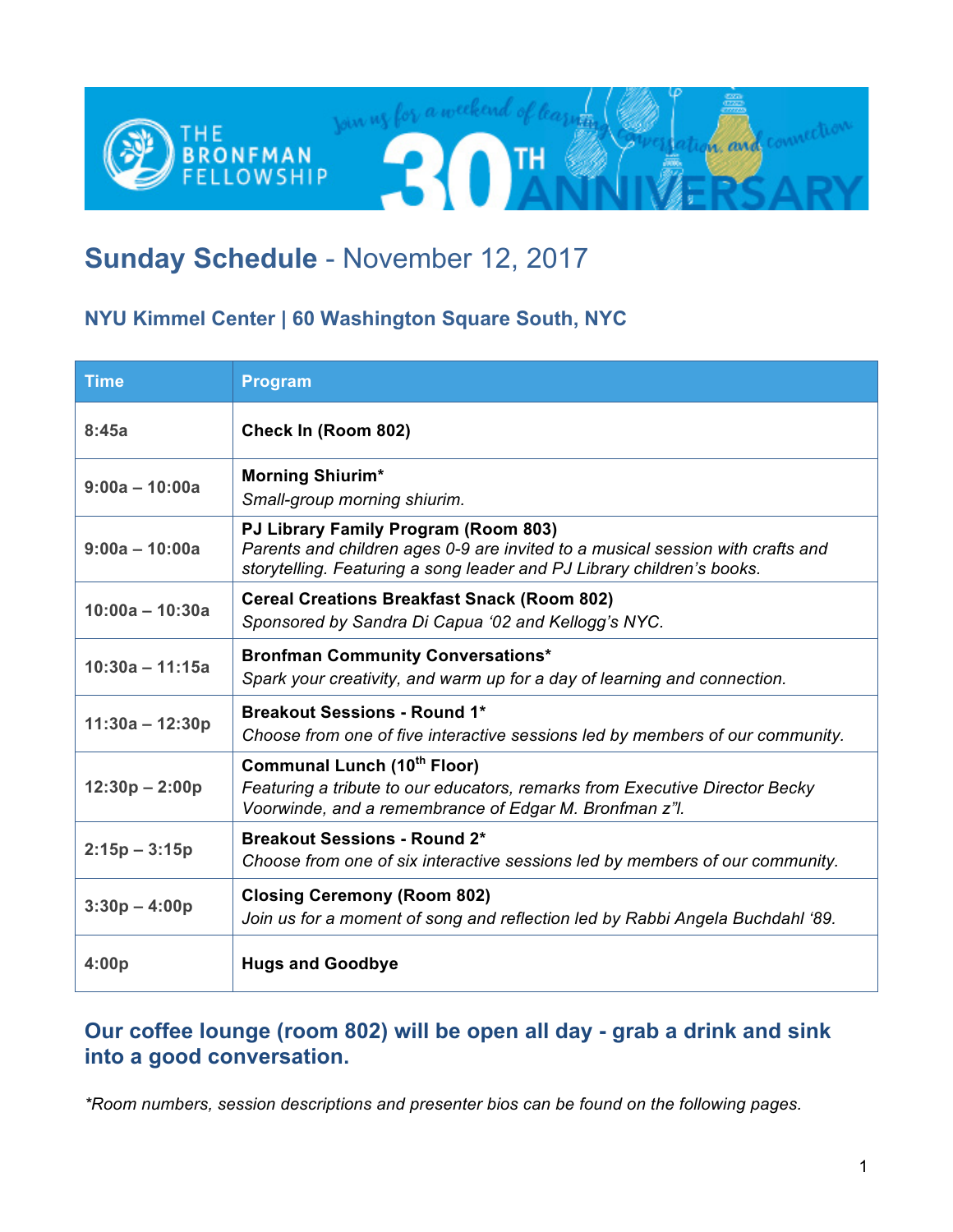# **Session Descriptions**

### 9:00AM-10:00AM | Morning Shiurim:

**The Bifurcated Mind and Its Consequences** Rabbi Avi Weinstein | Room 905

*Navigating between justice and compassion. A Talmudic look at the liberal and conservative within all of us.*

**Democracy, Autocracy, and a Few Things in Between: What Some Jewish Sources Have to Say About Systems of Government, Freedom, and Human Rights**

Rabbi Shimon Felix | Room 909

*We are currently experiencing a challenging moment, politically and culturally, in America, Israel, and around the globe. The problems are acute, and some things we took for granted, such as the clear advantage liberal democracies have over other systems of government, are being questioned. This session will look at Biblical and later sources that discuss various forms of government, and the rights and freedoms of the governed.*

### 10:30AM-11:15AM | Community Conversations:

#### *Take the Bronfman Challenge™*

*Three questions, 30 minutes, 5 people. Spark your creativity, and warm up for a day of learning and connection.* 

#### **Room assignments:**

- Room 803: Last names beginning A Fo
- Room 808: Last names beginning Fr Ke
- Room 905: Last names beginning Ki Mi
- Room 907: Last names beginning Mo Sc
- Room 909: Last names beginning Se Z

*\*This session is for everyone in attendance.*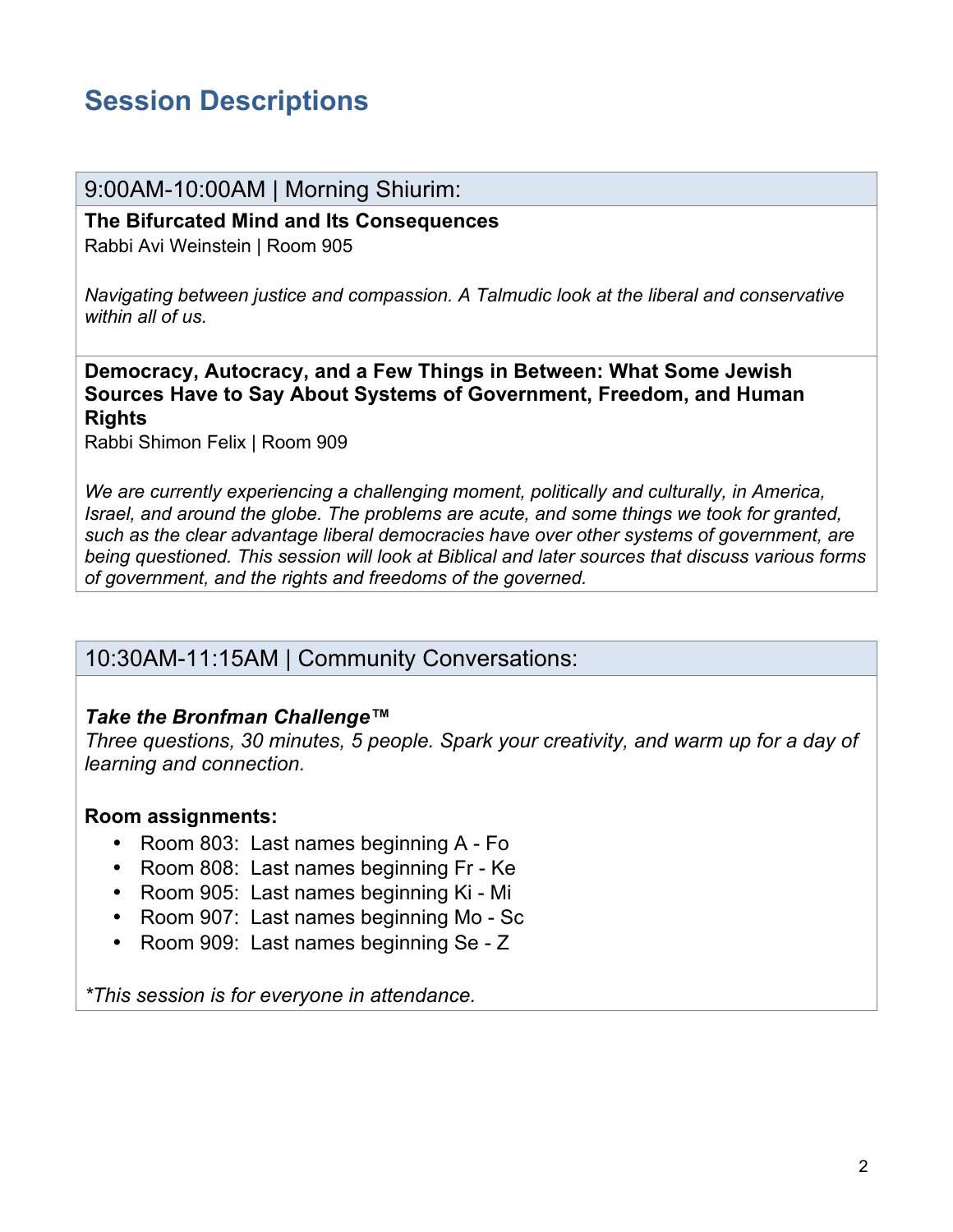### 11:30AM-12:30PM | Breakout Sessions Round 1 (Choose one)

**Creative Interpretation of Rabbinic Stories**

Dara Horn '94 and Ilana Kurshan '95 | Room 808

*Dara Horn and Ilana Kurshan will be teaching about the creative interpretation of rabbinic stories. We will look at a few extended narrative passages from the Babylonian Talmud and discuss how they inform our own writing and teaching. More generally, we will address the cumulative nature of our people's literary heritage, in which every Jewish book is a midrash on what came before, and we are all authors of an ever-evolving Jewish story.*

#### **Between Bubbe Meises and Fake News: Parenting in the Too-Much-Information Age**

Anya Kamenetz '97 | Room 803

*Parents these days are curious, anxious, and wired, both emotionally and technologically. The Internet is one major new source of advice, inspiration, kvetching and bubbe meises. How does the virtual reality accessed through our smartphone screens influence our parenting experience? How does it impact our parenting decisions? How do community, tradition, religion and culture shape our parenting practices in light of all this? And, how does this new reality influence our Jewish choices for ourselves and our children? Together we will explore our own parenting experiences and envision ways to reclaim, bolster and balance a healthy sense of individual focus and supportive community to enhance our parenting journeys.*

### **It Went Terribly: Storytelling Workshop**

Jon Bresman '90 | Room 909 With Lauren Roth '87, Sam Schultz '14, Ella Shteingart '88, and Eve Sneider '14.

*Join five alumni who reflect our diverse and intergenerational alumni community as they share personal stories about times when things didn't go exactly as planned. If time allows, we will also take a few minutes to workshop your own narratives to reflect on life and its messiness.* 

### **Trust, Pluralism, and Open Discourse**

Moses Sternstein '00 and Rabbi Mishael Zion | Room 905

*Pluralism for thee, but not for me? Pluralism is a core commitment of The Bronfman Fellowship, but is pluralism necessarily a good thing? Looking at traditional texts and contemporary case studies, we will explore the trade-offs that pluralism demands, the points at which pluralism becomes most challenging, and the extent to which pluralism is at odds with other commitments to family, community, religion and culture.*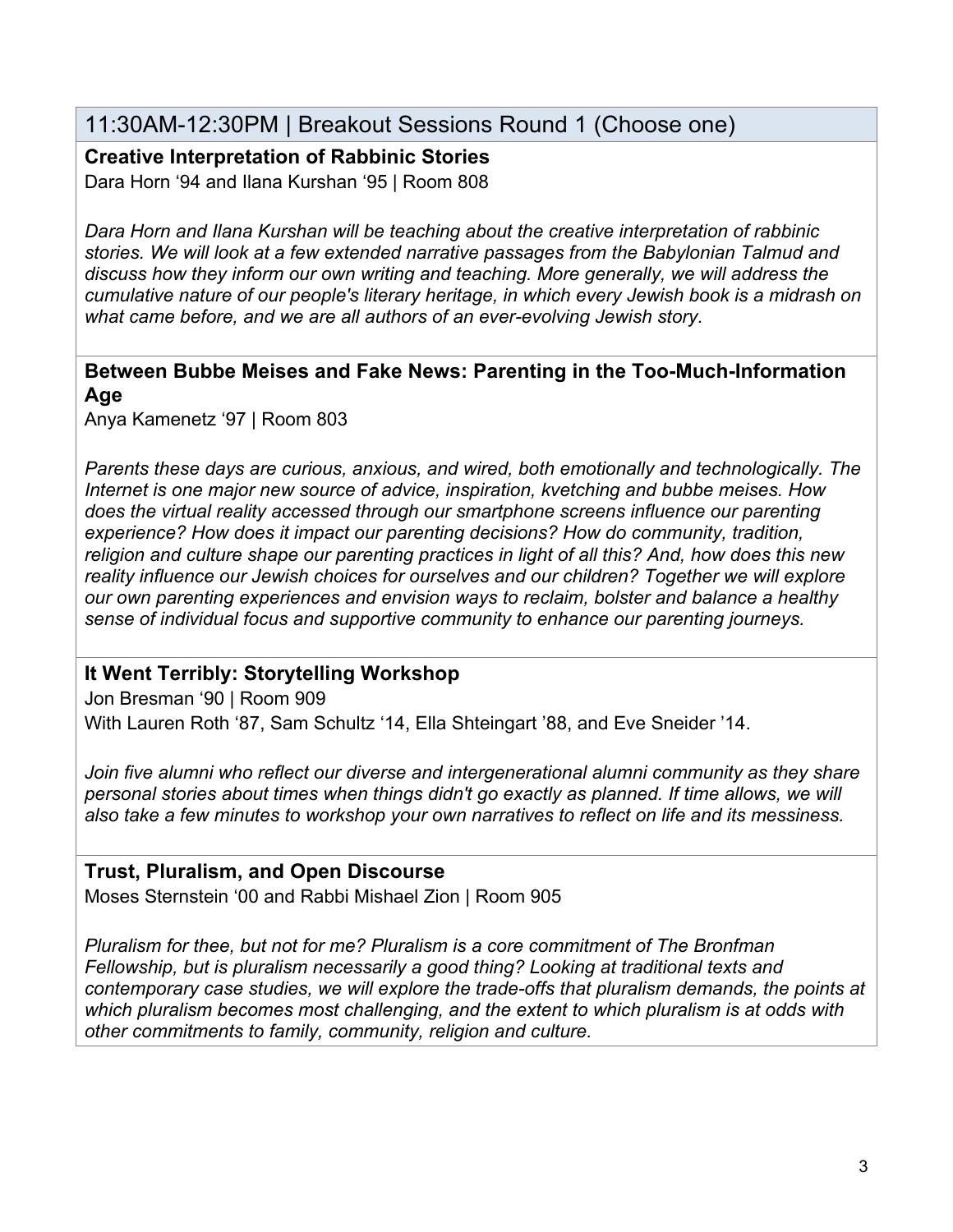### 11:30AM-12:30PM | Breakout Sessions Round 1 (Continued)

### **Personal Perspectives on State and Religion in Israel**

Daphna Ezrachi '05, Yosi Yeshaya '04 and Daphna Yizrael | Room 907

*In this session, three Amitei Bronfman community members will share personal perspectives on issues of state and religion:*

- *Daphna Ezrachi will talk about marriage in Israel.*
- *Yosi Yeshaya will talk about Masoret: modern-traditional Jewish ideas from a Mizrachi Jewish perspective.*
- *Daphna Yizrael will talk about religious influence in public schools and the IDF.*

12:30PM-2:00PM | Community Lunch

### 2:15PM-3:15PM | Breakout Sessions Round 2 (Choose one)

### **Is the American Jewish Experience "Exceptional"?**

Dr. Rache Gordan '94 and David Zvi Kalman '04 | Room 909

*Is the experience of Jews in America the same as it was 50 years ago? How do we reflect on the recent rise of antisemitism and how that has changed the way we consider American Exceptionalism? We will examine these questions and others together through a scholarly historical lens and through a sampling of pop cultural sources including movies, television, and books where Jewish attitudes and depictions of Jews tell the story of our American experience.*

**What We Talk About When We Talk About Israeli Security**  Elisheva Goldberg '05 and Jordan Hirsch '05 | Room 803

*When American Jews and Israelis talk about Israel's security, it can feel like there is a lot at stake. Come join a conversation with Jordan Hirsch and Elisheva Goldberg who will present sides of the issue, facilitate a discussion, and hopefully give us a greater sense of what underlies the conversation on Israeli security and Jewish safety.*

**Protecting What is Most Sacred: Listening as an Act of Social Justice** Yona Gorelick '00 and Taylor Krauss '97 | Room 907

*How can we respond to so much need in the world? As Jews and as people who care about suffering and injustice, it's easy to become overwhelmed. We will explore how listening to others can help to increase justice in our society. We will share experiences from our own work in education, community organizing, and film making and together we will try to surface what's sacred for ourselves and for others.*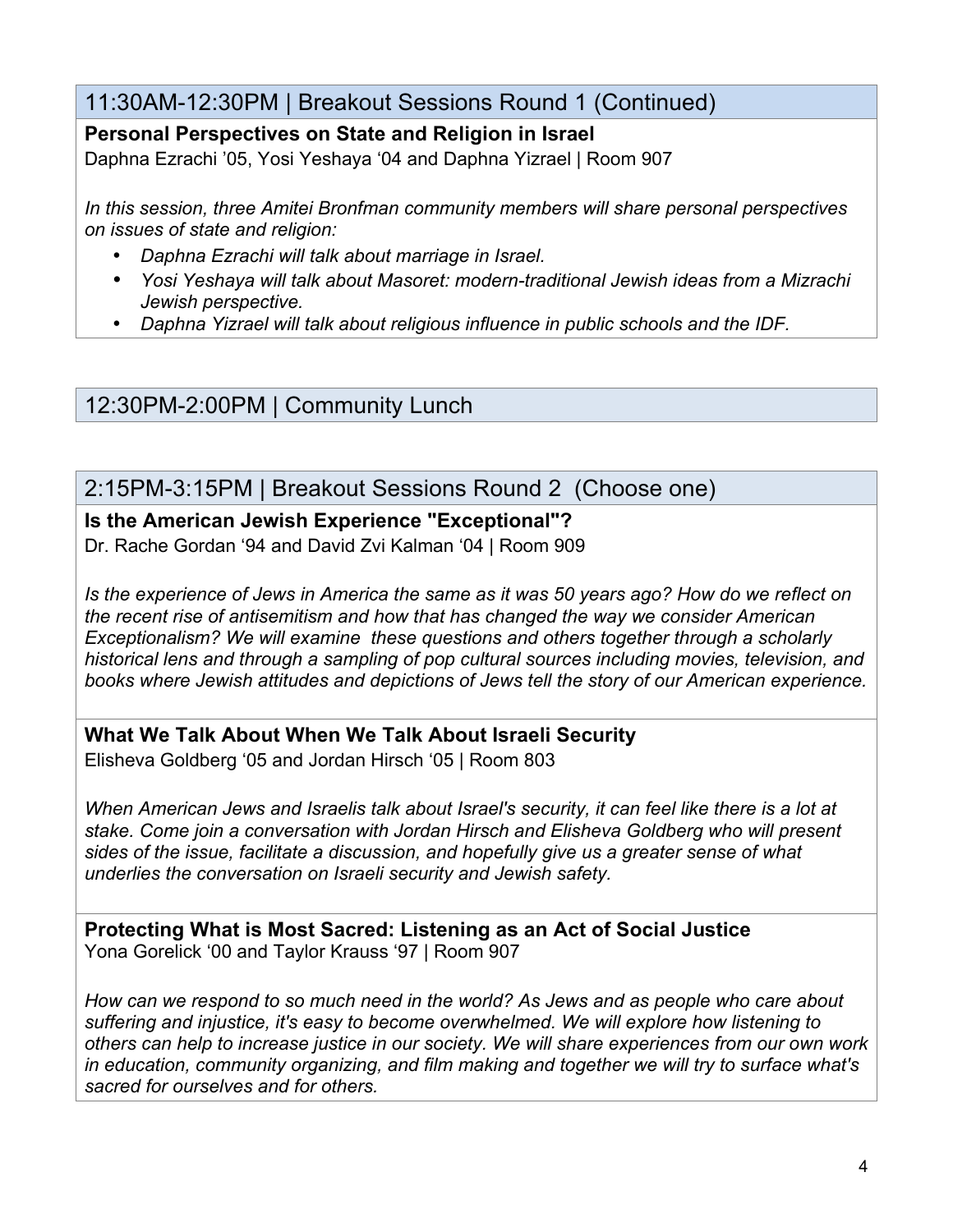### 2:15PM-3:15PM | Breakout Sessions Round 2 (Continued)

### **Torah Changes the World**

Dr. Yehuda Kurtzer '93 | Room 905

*A core, defining feature of the Bronfman Fellowship experience is "text study," one of the few proven activities Jews of different backgrounds can do together in advancing pluralist community. For some, text study is a regular hobby; for others, a periodic novelty; for others, a kind of spiritual lifeblood. In this session we will both engage in some close Bronfman-style study of classic Talmudic texts that you may have studied in your Bronfman summer, but we*  will also try to take a bird's-eye view to the activity itself: why, and when, does this kind of *study matter? And how might we apply the disciplines and sensibilities involved to help us tackle some real-life social problems?*

#### **What We Know So Far: (Relatively Honest) Reflections on the Role of Gender in Our Rabbinic Work**

Rabbi Sharon Cohen Anisfeld and Rabbi Dianne Cohler-Esses | Room 808

*In our ongoing (often daily) hevruta over the last twenty years, gender has been a particularly enduring theme. What, if anything, have we learned over the last three decades? What's changed? What's remained constant? What questions are we asking about gender, Jewish life, and religious leadership at this point in our lives?*

**Why I Moved to Budapest: The Revival and Renewal of European Jewry** Rabbi Michael Paley | Room 901

*In 2017 there are approximately 1.1 million Jews in the area of the European Union. By far the largest and most innovative population lives in and around Budapest, Hungary with around 80,000 Jews. A decade ago many of these Jews did not know of their identity but now, in the post-communist period they have awakened as Jews. But what kind of identity should they have? Religious? Nationalist? Tribal? In 2013 my wife and I lived in Budapest for a year and we intend to return this spring. Our session will both explore the legacy of the fascinating Hungarian Jewish community and try to imagine its future.*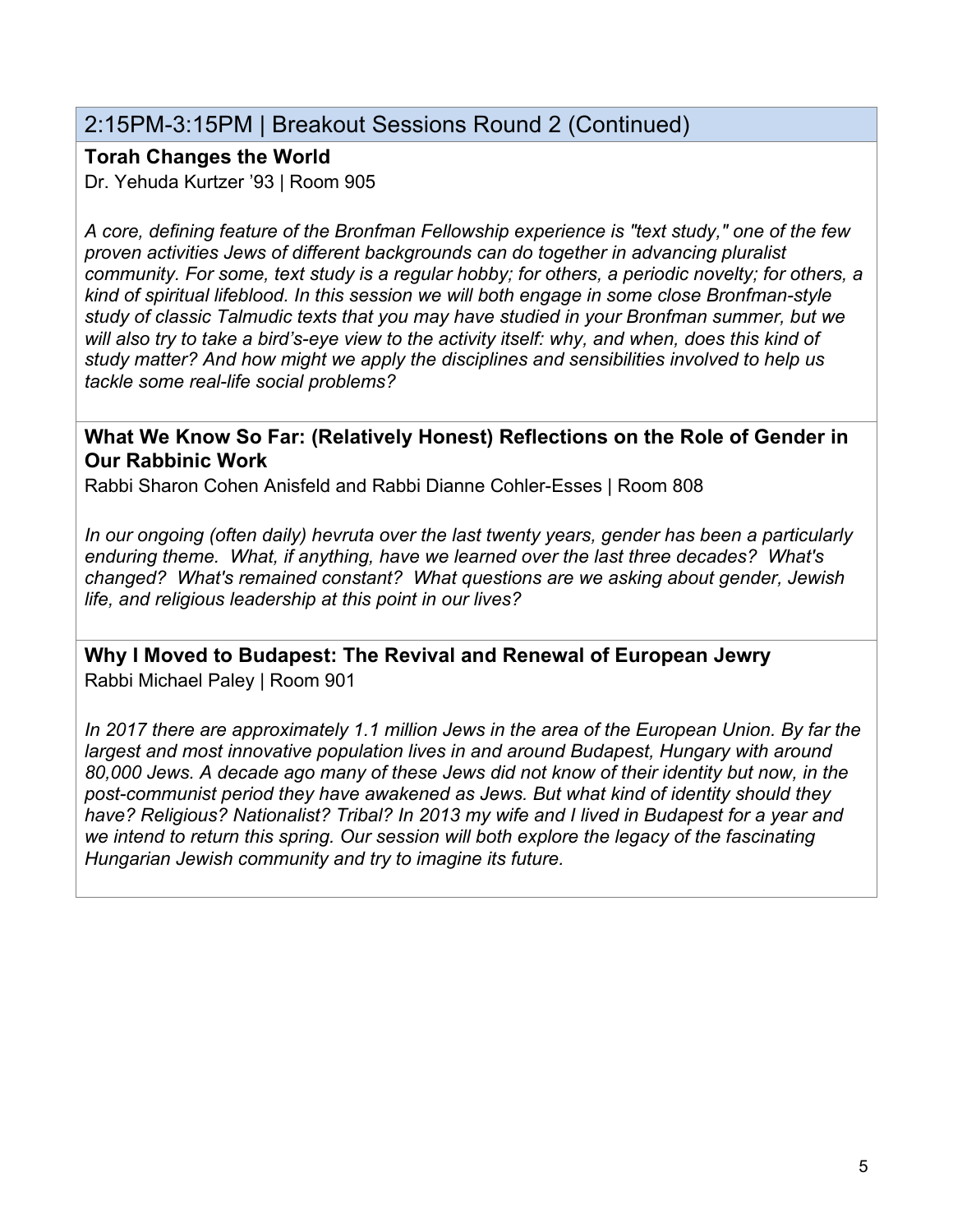# **Presenter Biographies**

**Jonathan Bresman '90** is a consultant for children's entertainment and education companies, and has been a writer and creative for Hasbro, *MAD Magazine*, and Lucasfilm. As an undergrad at Harvard, Jon studied monkeys, politics, and creative writing. He has two graduate degrees from Columbia, where he focused on multimedia learning and educational entertainment. Jon lives in Newton, MA, with his wife and daughter.

**Rabbi Angela Buchdahl '89** serves as the senior rabbi of Central Synagogue in New York City, the first woman to lead the large Reform congregation in its 175-year history. Born in Korea to a Jewish American father and a Korean Buddhist mother, Rabbi Buchdahl is the first Asian American to be ordained as cantor or rabbi in North America. Prior to her service at Central Synagogue, Rabbi Buchdahl served as associate rabbi/cantor at Westchester Reform Temple in Scarsdale, N.Y. Rabbi Buchdahl and her husband Jacob Buchdahl have three children.

**Rabbi Sharon Cohen Anisfeld** has been an educator at The Bronfman Fellowship since 1993. She has also been the Dean of the Rabbinical School at Hebrew College since 2006. Prior to assuming this position, she served as an adjunct faculty member and Dean of Students at the Rabbinical School. Rabbi Sharon graduated from the Reconstructionist Rabbinical College in 1990, and subsequently spent 15 years working in pluralistic settings as a Hillel rabbi at Tufts, Yale and Harvard. She is the coeditor of two volumes of women's writings on Passover, *The Women's Seder Sourcebook* and *The Women's Passover Companion*.

**Rabbi Dianne Cohler-Esses** is the Director of Life Long Learning at Romemu and is an educator and former Co-Director of The Bronfman Fellowship. She was the first woman from the Syrian Jewish community to be ordained as a Rabbi. She graduated from the Jewish Theological Seminary in 1995, where she was awarded several fellowships and a prize for academic excellence. Since that time she has served as an educator, scholar-in-residence, and administrator for multiple organizations in the Jewish world, including CLAL, The Bronfman Fellowship, The Curriculum Initiative and UJA Federation. In 2007 she was named one of fifty top rabbis by the Washington Post online.

**Daphna Ezrachi (Amit '05)** currently lives in Princeton with her husband Yitz Landes '05 and their son, Shai Aviv. Before moving to the US, Daphna was an educator in Israel, including with The Bronfman Fellowship. This September she started a Masters in Urban Planning at NYU's Wagner School of Public Service.

**Rabbi Shimon Felix**, Director of Re: IL Regarding Israel, was born in New York and made *aliyah* in the early '70s. He has worked and taught at a wide range of communal and educational frameworks, serving both young people and adults in Israel, the UK, and North America: he studied, taught at, and served as Educational Director of Yeshivat Hamivtar; headed the Jewish Agency's Bureau for Cultural Services to Communities; is the Executive Director Emeritus of the Bronfman Fellowship; served as Head of Jewish Studies and Life at the Bialik High School in Montreal; and held the position of Assistant to Chief Rabbi Lord Jonathan Sacks of Great Britain. Rabbi Felix is a founder and director of Re: IL Regarding Israel, an organization that offers educational content, planning, and programming in Israel and North America on the subjects of Israel, Judaism, and the Jewish people. He lives in Jerusalem with his wife, Dr. Iris Felix, and has a bunch of children and grandchildren who are, frankly, all over the place. His thoughts on the Torah, Jewish subjects, and many other topics can be found on his website, www.parshaoftheweek.com.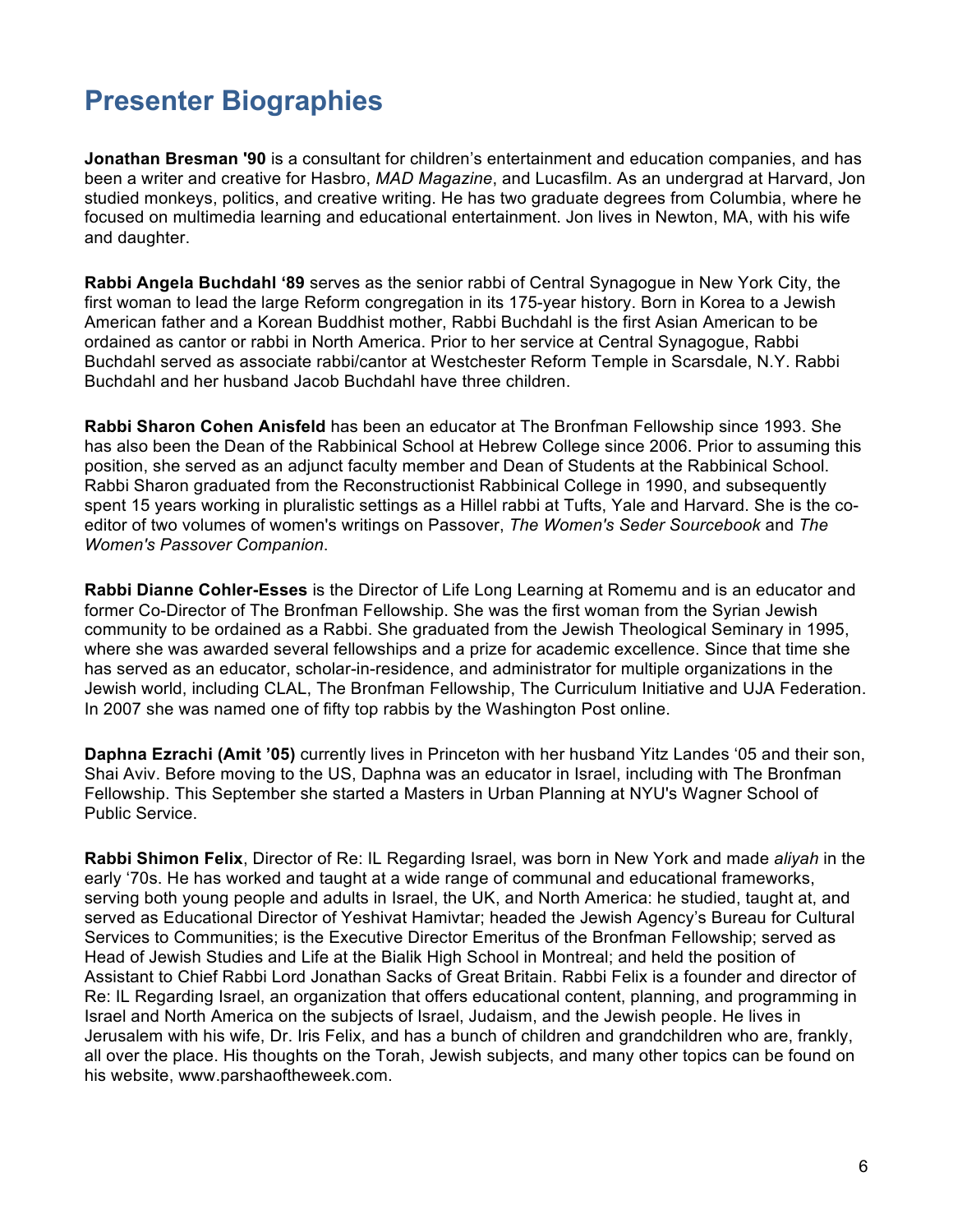**Carla Friend** holds a Master's Degree in Music Education from NYU, a Bachelor's Degree in Music Education from Ithaca College, and has more than 10 years of experience on both the teaching and administrative ends of the field. In 2014, she founded Tkiya: The Jewish Community Music Initiative with the mission of using participatory music experiences to help people of all ages find their unique connection with Jewish culture and to reinvigorate diverse Jewish communities. Carla's skill set and background in education allows her and her staff to inspire families through a new and refreshing approach. Tkiya's impact has rapidly spread across the New York Metro Area through partnerships with many JCCs, Ys, PJ Library, Synagogues, and more.

**Elisheva Goldberg '05** previously served as an advisor to Member of Knesset Tzipi Livni, the coleader of the Israeli opposition. She moved to Israel in 2012 to join a Jerusalem-based think tank called Molad: The Center for the Renewal of Israeli Democracy as an analyst and editor. Prior to her work in Israel she was assistant editor of a Daily Beast blog called Open Zion. Hailing from Seattle, WA, she has lived at various points in Israel, Egypt and Morocco. She currently lives in New York and is fluent in Hebrew and proficient in Arabic.

**Dr. Rache Gordan '94** is an assistant professor of religious studies at the University of Florida, where she teaches courses on Judaism and American religion. She received her doctorate in religious studies from Harvard University and is working on a book about post-WWII American Judaism and a book about the 1947 novel-turned-film, *Gentleman's Agreement*.

**Yona Gorelick '00** is instrumental in illuminating people's inherent resilience, hatching hopefulness, and manifesting wholeness. A graduate of Barnard College, Yona holds Level One certification in Internal Family Systems Therapy and has previously worked for Jews United for Justice and Goucher College Hillel.

**Jordan Hirsch '05** is a Next Generation National Security Fellow at the Center for a New American Security. Previously, he was Special Adviser at the Paul E. Singer Foundation and Visiting Scholar at the Columbia Institute for Israel and Jewish Studies. A former editor at *Foreign Affairs*, he received a J.D. from Yale Law School and has written for publications such as *The New York Times*, *The Wall Street Journal*, and *The Washington Post*.

**Dara Horn '94** is the author of five novels, including *Eternal Life*, which will be published in January 2018. A scholar of Hebrew and Yiddish literature, she lives with her husband and four children in New Jersey.

**David Zvi Kalman '04** is a doctoral student at the University of Pennsylvania. He is the co-founder and director of Jewish Public Media and the owner of Print-O-Craft, a Jewish art press. He has written for *The Forward*, *Tablet*, and *Haaretz*; and recently received an award for reporting from the American Jewish Press Association.

**Anya Kamenetz '97** is endlessly curious about learning and the future. Her forthcoming book, *The Art of Screen Time* (PublicAffairs, 2018) is the first, essential, don't-panic guide to kids, parents, and screens. Anya is the lead digital education correspondent for NPR; her team's blog is at NPR.org/ed. Previously she covered technology, innovation, sustainability and social entrepreneurship for five years as a staff writer for *Fast Company* magazine. She has contributed to *The Village Voice*, *The New York Times*, *The Washington Post*, *New York Magazine*, *Slate*, and *O, The Oprah Magazine*. Anya grew up in Louisiana in a family of writers and mystics, and graduated from Yale University in 2002. She lives in Brooklyn with her husband and two daughters.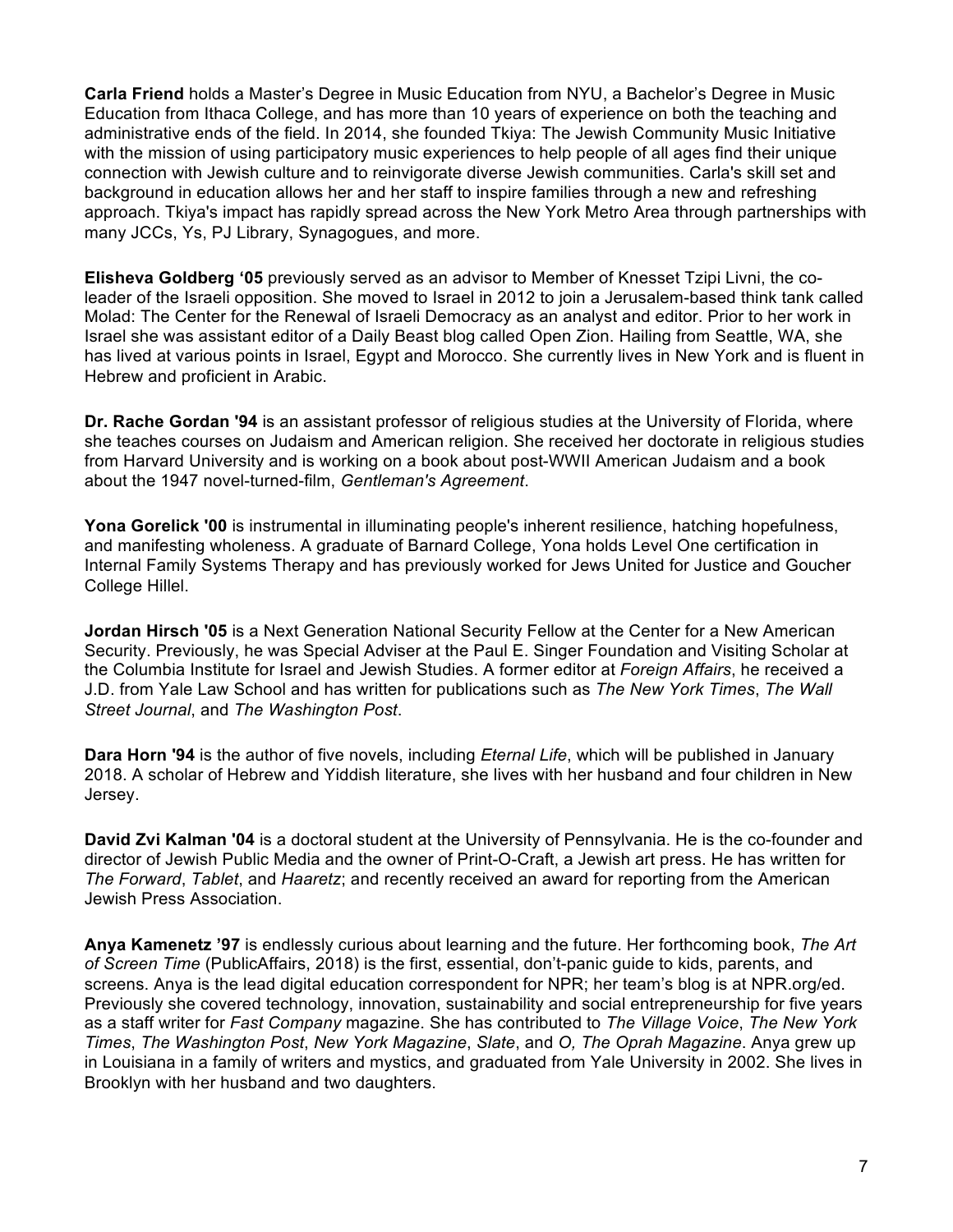**Taylor Krauss '97** is a documentary filmmaker whose recent work includes Ken Burns' and Lynn Novick's *The Vietnam War*; David France's *The Death and Life of Marsha P Johnson*; Edet Belzberg's *Watchers of the Sky*; Eve Ensler's *City of Joy*; and Eugene Jarecki's *Promised Land*. Krauss is currently a Pulitzer Center grantee for work in the Shingal mountains of Northern Iraq; received the Robert F. Kennedy Journalism Award for work in the DRC; and was awarded the Susan J. Herman Award for Leadership in Holocaust and Genocide Awareness. As the founder of Voices of Rwanda, an archive dedicated to filming video testimonies of rescapés for use in memorialization, research, and education; and Voices of Yezidi, an archive established to document the 2014 Genocide Against the Yezidi by ISIS, Taylor is deeply engaged in issues of genocide, oral history, and ethnography. He currently sits on the Advisory Board of The Yale Genocide Studies Program.

**Ilana Kurshan '95** is the author of *If All the Seas Were Ink*, published in 2017 by St. Martin's Press. She has translated books of Jewish interest by Ruth Calderon, Benjamin Lau, and Micah Goodman, as well as novels, short stories, and children's picture books. Her book *Why Is This Night Different From Other Nights* was published by Schocken in 2005. She is a regular contributor to *Lilith Magazine*, where she is the Book Reviews Editor, and her writing has appeared in *The Forward*, *The World Jewish Digest*, *Hadassah*, *Nashim, Zeek*, *Kveller*, and *Tablet*. Kurshan is a graduate of Harvard University (BA, summa cum laude, History of Science) and Cambridge University (M.Phil, English literature). She lives in Jerusalem with her husband and four children.

**Dr. Yehuda Kurtzer '93** is the President of the Shalom Hartman Institute of North America and a leading thinker and author on the meaning of Israel to American Jews, the value of the Jewish past to the Jewish present, and questions of leadership and change in American Jewish life. Yehuda received his doctorate in Jewish Studies from Harvard University and an MA in Religion from Brown University, and is an alumnus of the Wexner Graduate Fellowship. Previously Yehuda served as a member of the faculty and as the inaugural Chair of Jewish Communal Innovation at Brandeis University. He lives in New York with his wife Stephanie Ives and their three children.

**Rabbi Michael Paley** is the Pearl and Ira Meyer Scholar in Residence of the UJA-Federation of New York. Prior to his arrival at UJA, he was a professor of Jewish studies and Dean at Bard College, and the Vice - President of the Wexner Heritage Foundation where he remains a member of the permanent faculty. For many years, Rabbi Paley served as the University Chaplain at Columbia University. Rabbi Paley was the founding director of the Edgar M. Bronfman Youth Fellowships in Israel. He also served as the Jewish Chaplain at Dartmouth College. Rabbi Paley earned his bachelor's degree at Brandeis and graduate degrees in Jewish and Islamic philosophy and science at Temple University. Rabbi Paley is married to Ann Dobrejcer and they are the parents of three children, Briyah, Naamah with her husband Stephen, and Gabriel.

**Moses Sternstein '00** is a lawyer and product guy for a Real Estate insurtech company. Lives in Brooklyn (but moving to Englewood) with wife and daughter.

**Rebecca Voorwinde '97** is Executive Director of The Bronfman Fellowship. Becky oversees the strategic planning and educational vision for all aspects of the Fellowship in Israel and the US, including working closely with the global alumni community of over 1,100. Becky has worked with the organization since 2008. Becky's professional experience includes work in the Corporate Responsibility Group at Ernst & Young LLP and at the Australia-based non-profit human resources consultancy, Diversity @ Work. Becky graduated summa cum laude from Barnard College with a B.A. in American Studies. She serves on the board of JPro, the network for Jewish communal professionals. Becky resides in Brooklyn with her husband Michael and their daughters Miriam and Pearl.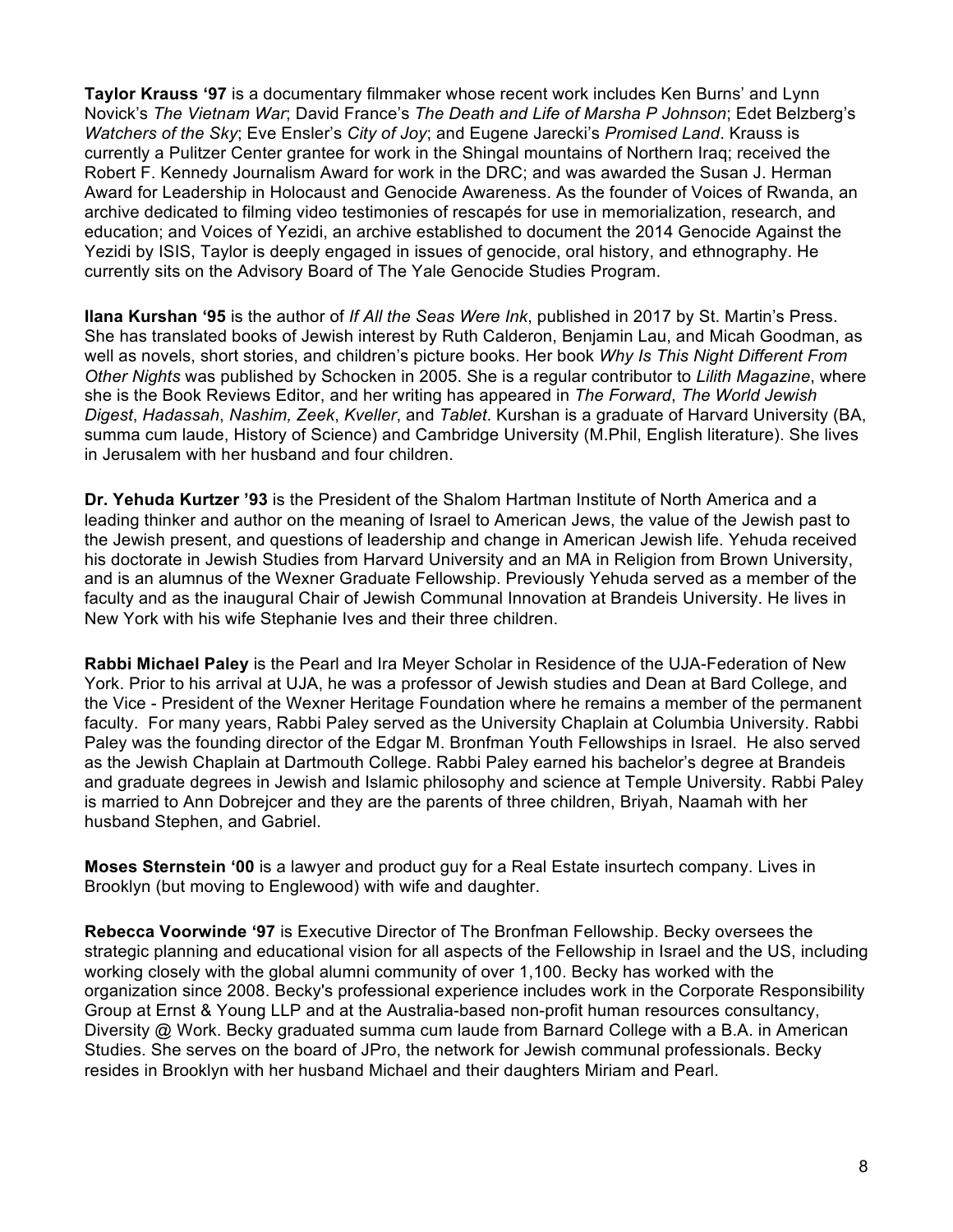**Rabbi Avi Weinstein** directed The Bronfman Fellowship from 1987 thru 1997, after which he was granted the title of Executive Director Emeritus, a title that is a synonym for "What do we do with him now?" Concurrently, for some of those years he directed the Bronfman Library of Jewish Classics, and The Educational Initiative and was given the title Bronfman Scholar. As Director of the Bronfman Library, he translated "Gates of Light" a thirteenth century Kabbalistic lexicon. Before that he edited and translated 1949: The First Israelis By Tom Segev. He was the Director for The Meyerhoff Center for Jewish Learning for Hillel International and is presently the Head of Jewish Studies for the Hyman Brand Hebrew Academy. His writing has appeared in Commentary, The Jerusalem Report, The Washington Post, and The Boston Globe.

**Yosi Yeshaya (Amit '04)** was born and raised in Jerusalem. He took a gap year before his army service to live communally with some fellow Bronfman alumni. He served 3.5 years in the IDF infantry unit, and is completing his MA in Jewish History at the Revivim BA/MA Program at Hebrew University. He is the recipient of an Alumni Venture Fund grant for a high school educational enrichment program. Yosi has worked in different informal educational programs such as Beit Avi Chai and Bakehila along with teaching Tanakh, history and Jewish studies. In the past two years he has been teaching at SAR High School as a WZO Shaliach in New York. Yosi has staffed the Bronfman Fellowship as a Madrich and Director of Security and Operations.

**Daphna Yizrael** is the Director of Amitei Bronfman in Israel. In her previous position, she was Director of Programs and acting Director of the Beit Tefila Israeli Community, in which she is still an active member. She has held leadership and educational positions at the Mandel Leadership Institute, the Israel Movement for Reform and Progressive Judaism, Gesher and the Zalman Shazar Center, and was senior community emissary in the MetroWest community in New Jersey. She has a degree in Jewish Philosophy and Political Science from Tel Aviv University (cum laude) and studied towards an MA in Hermeneutics at Bar Ilan University. Daphna is a graduate of both The Beit Midrash for Excellent Students in Jewish Sciences at the Hartman Institute and The Program for Management of Cultural Institutions at Tel Aviv University. She edited the book *Georgia – Journey to Jewish Heritage*, published by The Zalman Shazar Center, and co-edited a book with Dr. Daniel Marom on Hebrew culture for early childhood education, published by The Mandel Leadership Institute.

**Rabbi Mishael Zion** is Director of the Mandel Program for Leadership in Jewish Culture. He is an educator for the Bronfman Fellowship, and a former Co-Director. Together with his father, Noam Zion, he is the author of *Halaila Hazeh: An Israeli Haggadah* and *A Night to Remember: The Haggadah of Contemporary Voices*. Mishael holds a bachelor's degree in sociology and Jewish thought from the Hebrew University of Jerusalem, and received his rabbinic ordination from Yeshivat Chovevei Torah Rabbinical School in New York. He has served as a faculty member at the Shalom Hartman Institute in Jerusalem and the Skirball Center for Adult Jewish Learning in New York, and has been a visiting scholar at the New York University School of Law.